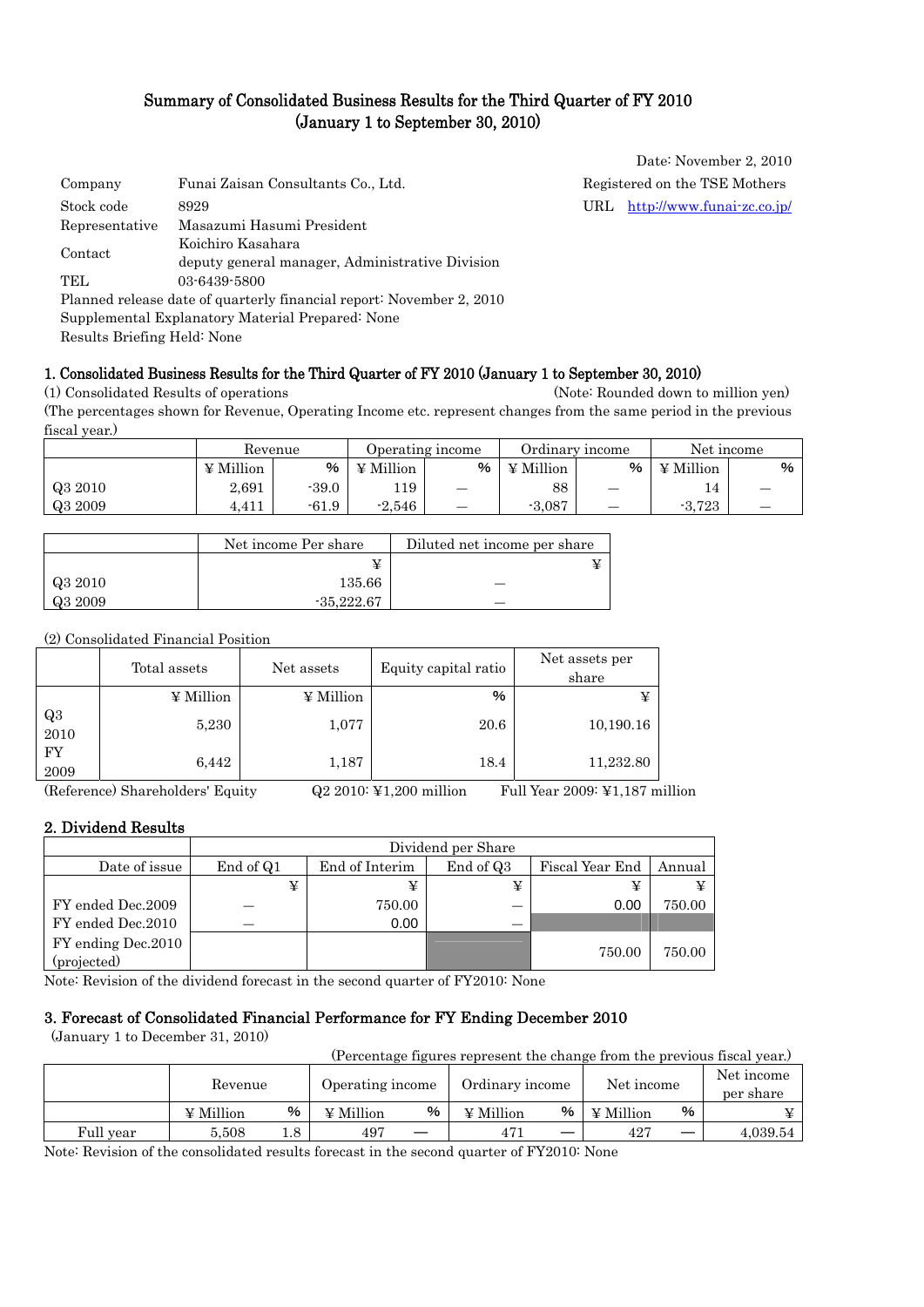### 4. Other

- (1) Changes in major subsidiaries during the period: None
- (Note) Indicates whether there was any change in a specific subsidiary related to a change in the scope of consolidation during the subject accounting period.
- (2) Adoption of simplified accounting procedures or accounting procedures specific to the preparation of quarterly financial statements: None

(Note) Indicates whether simplified accounting procedures or special accounting procedures in the preparation of the consolidated quarterly financial statements were applied.

(3) Changes in accounting principles, procedures or reporting methods used in preparation of these quarterly financial statements

i. Changes in accounting principles applied: None

ii. Other changes: None

- (Note) Indicates whether there were any changes in accounting principles and procedures or reporting methods, related to the preparation of the consolidated financial statements, noted in "Significant Changes Fundamental to the Preparation of Financial Statements."
- (4) Ordinary shares issued
	- i. Ordinary shares issued at end of period (including treasury stock) Q3 2010: 105,705
		- Full Year 2009: 110,584
	- ii. Treasury stock issued at end of period
		- Q3 2010: None
		- Full Year 2009: 4,879
	- iii. Average number of outstanding shares during the period
		- Q3 2010: 105,705
		- Q3 2009: 105,705

#### \*Indication regarding the status of quarterly review procedures

The quarterly review procedures under the Financial Instruments and Exchange Act of these financial statements were being conducted at the time of disclosure.

#### \*Appropriate use of these results forecasts and other items

The above forecasts are based on judgments made in accordance with information available at the time these materials were prepared, and contain numerous uncertainties. Changing conditions and other factors may cause actual results to differ from the results in these forecasts.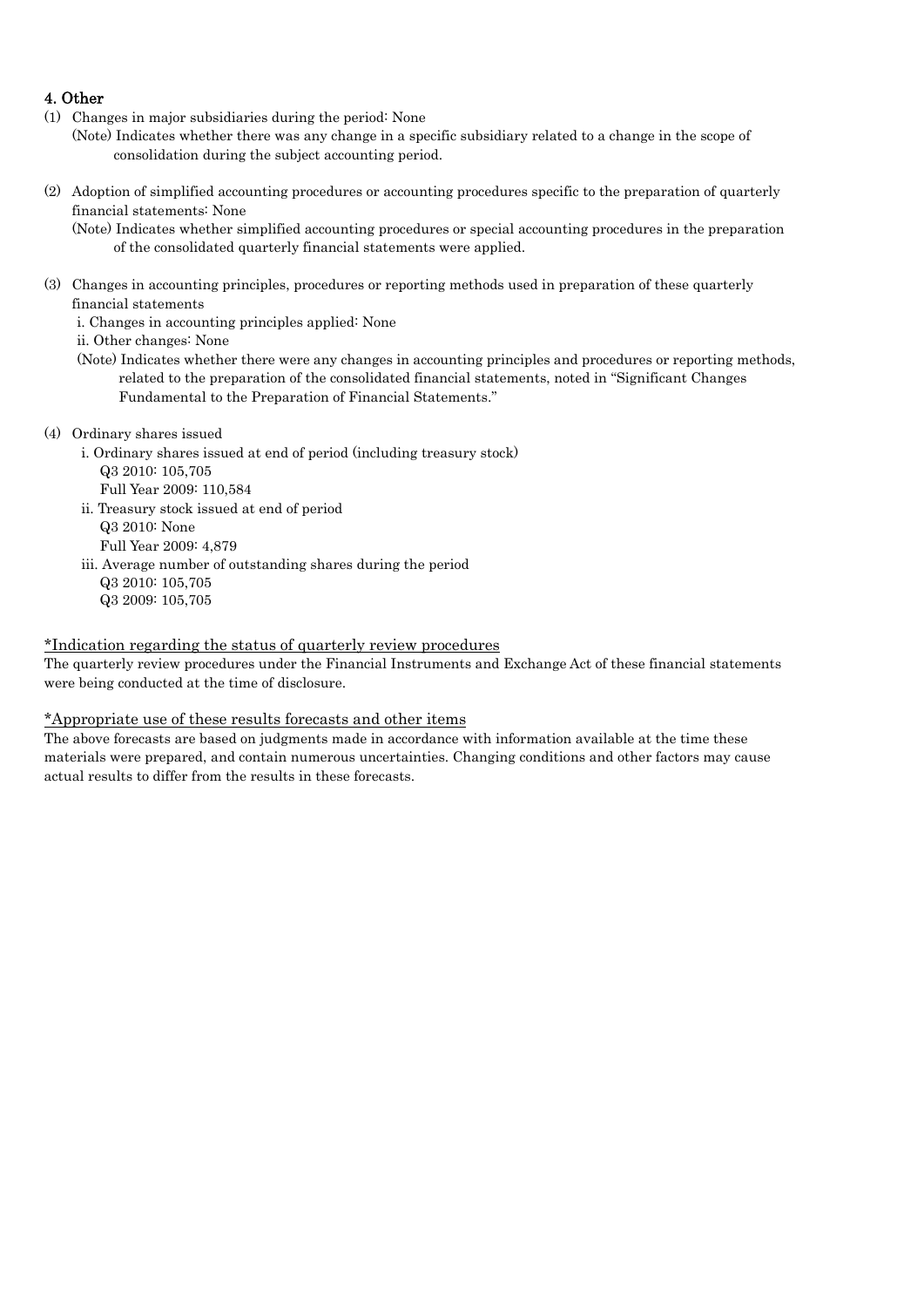#### 5. Quarterly Consolidated financial statements

(1) Quarterly Consolidated balance sheet

|                                   |                                                 | (Thousands of yen)                                                                                      |
|-----------------------------------|-------------------------------------------------|---------------------------------------------------------------------------------------------------------|
|                                   | Current 3rd quarter ended<br>September 30, 2010 | Previous consolidated<br>financial year Summary of<br>consolidated balance sheet<br>(December 31, 2009) |
| Assets                            |                                                 |                                                                                                         |
| Current assets                    |                                                 |                                                                                                         |
| Cash and deposits                 | 252,453                                         | 951,396                                                                                                 |
| Accounts receivable               | 517,711                                         | 403,186                                                                                                 |
| Real estate for sale              | 1,502,341                                       | 1,604,399                                                                                               |
| Bonds bought                      | 244,094                                         | 275,282                                                                                                 |
| Other current assets              | 56,889                                          | 195,523                                                                                                 |
| Allowance for doubtful accounts   | $-10,084$                                       | $-8,807$                                                                                                |
| Total current assets              | 2,563,406                                       | 3,420,980                                                                                               |
| Fixed assets                      |                                                 |                                                                                                         |
| Tangible fixed assets             | 187,154                                         | 210,839                                                                                                 |
| Intangible fixed assets           |                                                 |                                                                                                         |
| Goodwill                          | 491,061                                         | 613,990                                                                                                 |
| Others                            | 40,617                                          | 48,535                                                                                                  |
| Total intangible fixed assets     | 531,678                                         | 662,526                                                                                                 |
| Investments and other assets      |                                                 |                                                                                                         |
| <b>Investment Securities</b>      | 1,756,953                                       | 1,931,392                                                                                               |
| Stocks of affiliated companies    | 51,393                                          | 67,973                                                                                                  |
| Other assets                      | 140,189                                         | 149,210                                                                                                 |
| Total Investment and other assets | 1,948,536                                       | 2,148,576                                                                                               |
| Total fixed assets                | 2,667,369                                       | 3,021,941                                                                                               |
| Total assets                      | 5,230,776                                       | 6,442,921                                                                                               |
|                                   |                                                 |                                                                                                         |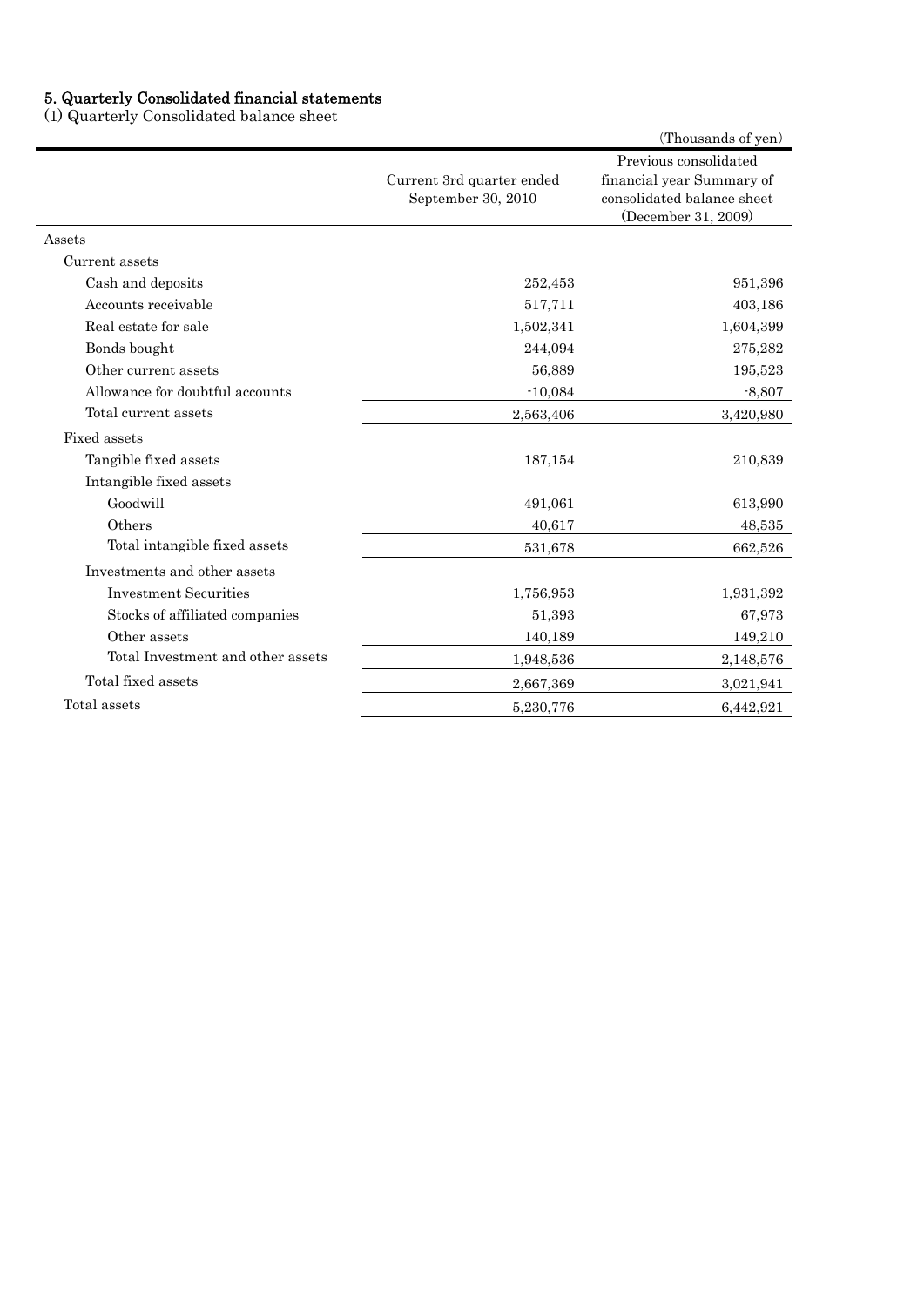|                                                              |                                                 | (Thousands of yen)                                                                                      |
|--------------------------------------------------------------|-------------------------------------------------|---------------------------------------------------------------------------------------------------------|
|                                                              | Current 3rd quarter ended<br>September 30, 2010 | Previous consolidated<br>financial year Summary of<br>consolidated balance sheet<br>(December 31, 2009) |
| Liabilities                                                  |                                                 |                                                                                                         |
| Current liabilities                                          |                                                 |                                                                                                         |
| Accounts payable                                             | 57,562                                          | 62,274                                                                                                  |
| Short-term debt                                              | 1,225,000                                       | 850,000                                                                                                 |
| Bonds redeemable within one year                             | 730,000                                         | 1,370,000                                                                                               |
| Accrued corporate tax, etc.                                  | 56,645                                          | 25,559                                                                                                  |
| Allowance for bonus payable                                  | 57,884                                          |                                                                                                         |
| Other reserves                                               | 15,390                                          | 110,525                                                                                                 |
| Other current liabilities                                    | 358,692                                         | 528,397                                                                                                 |
| Total current liabilities                                    | 2,501,175                                       | 2,946,756                                                                                               |
| <b>Fixed liabilities</b>                                     |                                                 |                                                                                                         |
| <b>Bonds</b>                                                 | 595,000                                         | 1,195,000                                                                                               |
| Long-term deposits payable                                   | 221,344                                         | 264,479                                                                                                 |
| Allowance for employee retirement benefits                   | 41,867                                          | 34,772                                                                                                  |
| Addition to reserve for compensation to<br>retired directors | 118,719                                         | 107,052                                                                                                 |
| Long-term security deposits payable                          | 675,518                                         | 707,496                                                                                                 |
| Total fixed liabilities                                      | 1,652,450                                       | 2,308,801                                                                                               |
| Total liabilities                                            | 4,153,625                                       | 5,255,558                                                                                               |
| Net Assets                                                   |                                                 |                                                                                                         |
| Shareholders' equity                                         |                                                 |                                                                                                         |
| Common stock                                                 | 1,030,817                                       | 1,030,817                                                                                               |
| Capital surplus                                              | 605,035                                         | 1,104,154                                                                                               |
| Retained earnings                                            | $-269,091$                                      | $-283,431$                                                                                              |
| Treasury stock                                               |                                                 | $-499,119$                                                                                              |
| Total shareholders' equity                                   | 1,366,760                                       | 1,352,420                                                                                               |
| Evaluation and conversion difference                         |                                                 |                                                                                                         |
| Unrealized gains on securities                               | $-289,609$                                      | $-165,057$                                                                                              |
| Total<br>evaluation<br>and<br>conversion<br>difference       | $-289,609$                                      | $-165,057$                                                                                              |
| Total net assets                                             | 1,077,151                                       | 1,187,363                                                                                               |
| Total liabilities and net assets                             | 5,230,776                                       | 6,442,921                                                                                               |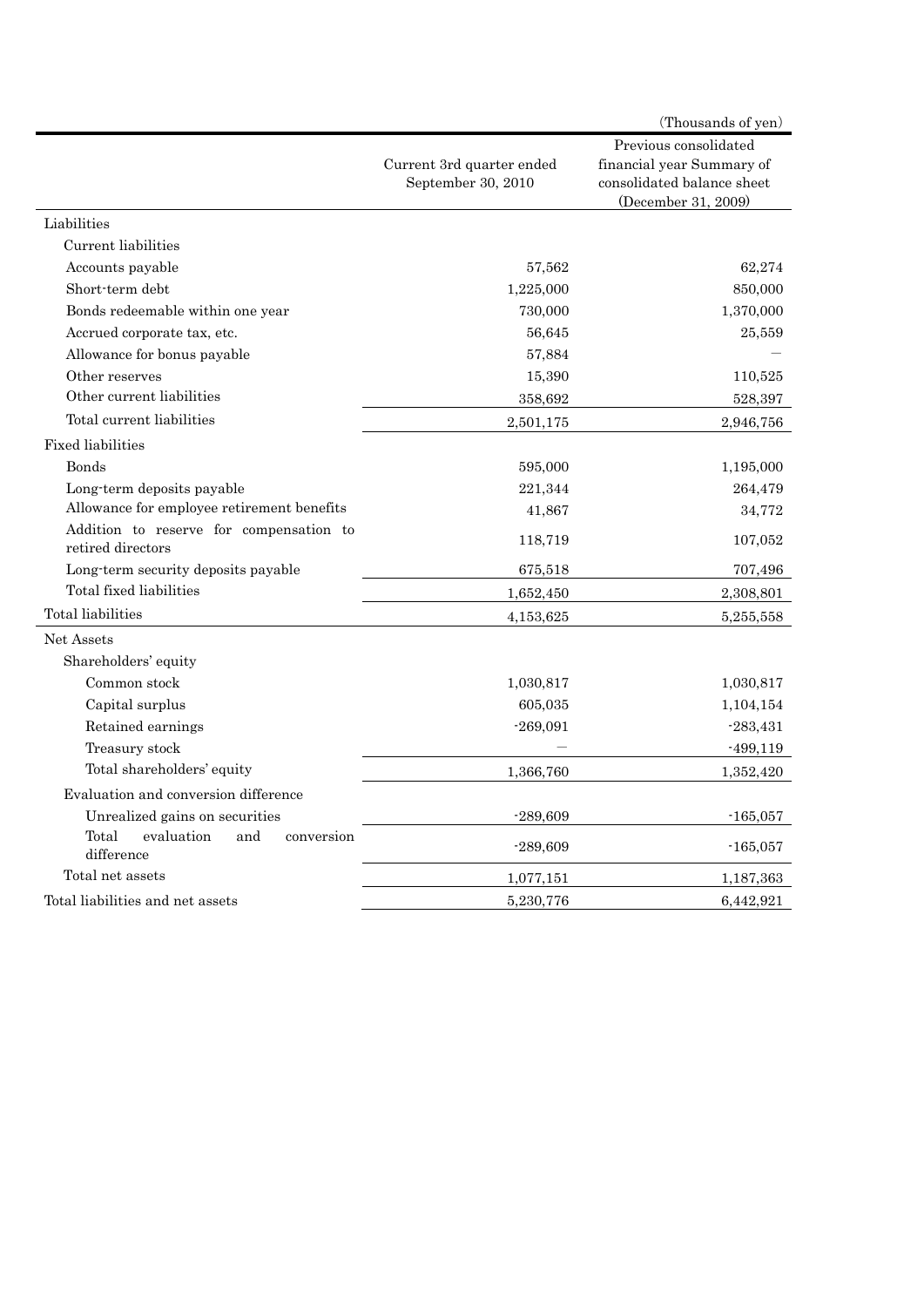# (2) Quarterly Consolidated income statements (3rd Quarter YTD)

| guarierry consonuated monie statements (ord guarier TTD) |                          | (Thousands of yen)       |
|----------------------------------------------------------|--------------------------|--------------------------|
|                                                          | Previous 3rd quarter     | Current 3rd quarter      |
|                                                          | ended September 30, 2009 | ended September 30, 2010 |
| Revenue                                                  |                          |                          |
| <b>Consulting Revenue</b>                                | 2,178,633                | 2,441,946                |
| Sales of real estate                                     | 2,232,732                | 249,647                  |
| Revenue                                                  | 4,411,366                | 2,691,593                |
| Operating cost                                           |                          |                          |
| Operating cost                                           | 1,287,173                | 1,259,950                |
| Cost of sales of real estate                             | 4,082,135                | 196,325                  |
| Operating cost                                           | 5,369,309                | 1,456,275                |
| Gross operating profit(loss)                             | $-957,943$               | 1,235,317                |
| SG&A                                                     | 1,588,688                | 1,115,652                |
| Operating income(loss)                                   | $-2,546,631$             | 119,664                  |
| Non-operating income                                     |                          |                          |
| Interest received                                        | 6,062                    | 355                      |
| Dividends received                                       | 1,224                    | 11,079                   |
| Gain on investment of anonymous association              | 14,928                   |                          |
| Insurance premium refunded cancellation                  | 15,549                   |                          |
| Other non-operating income                               | 4,341                    | 1,575                    |
| Non-operating income                                     | 42,106                   | 13,009                   |
| Non-operating expenses                                   |                          |                          |
| Interest paid                                            | 62,721                   | 27,657                   |
| Investment loss on equity method                         | 497,151                  | 5,874                    |
| Other non-operating expenses                             | 22,858                   | 10,826                   |
| Non-operating expenses                                   | 582,731                  | 44,358                   |
| Ordinary income(loss)                                    | $-3,087,256$             | 88,316                   |
| Extraordinary profit                                     |                          |                          |
| Gain on sale of investment securities                    | 177,426                  | 704                      |
| Gain on sales of stocks of affiliates                    | 137,697                  |                          |
| Gain on sale of affiliated companies' securities         |                          | 38,151                   |
| Gain on change in equity                                 | 13,773                   |                          |
| Settlement received                                      |                          | 45,000                   |
| Extraordinary profit                                     | 328,896                  | 83,855                   |
| Extraordinary loss                                       |                          |                          |
| Loss on sales of fixed assets                            |                          | 10,706                   |
| Loss on retirement of fixed assets                       | 158                      | 388                      |
| Loss on sales of investment securities                   | 33,531                   |                          |
| Loss on valuation of investment securities               | 781                      | 22,841                   |
| Early extra retirement payments                          | 43,124                   |                          |
| Office transfer expenses                                 | 93,507                   |                          |
| Extraordinary loss                                       | 171,103                  | 33,936                   |
| Current net income before profit(loss) distribution to   |                          |                          |
| anonymous association (pre-tax)                          | $-2,929,463$             | 138,234                  |
| Dividends distribution from anonymous association        | 50,772                   | $-5,327$                 |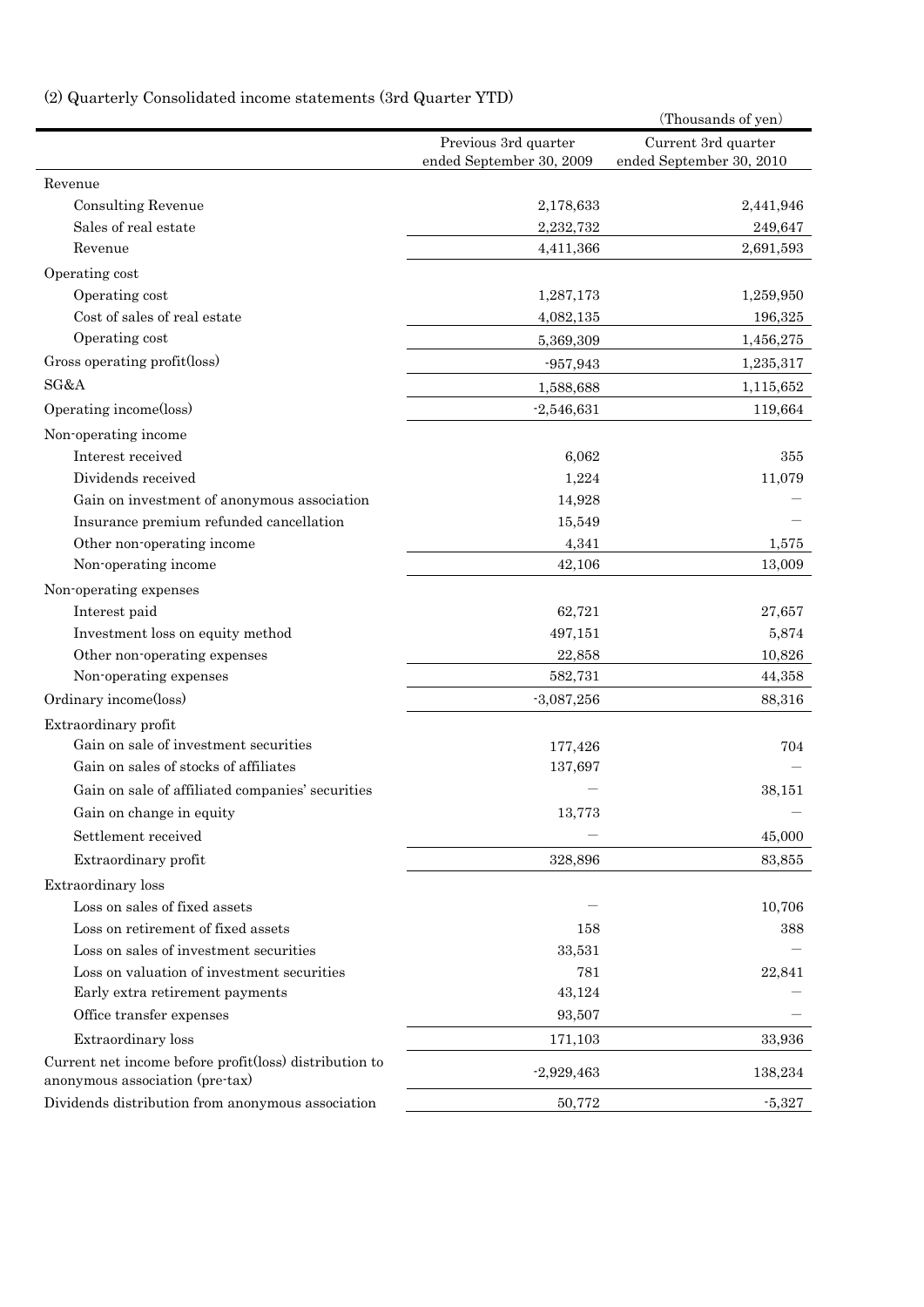|                                       |                                                  | (Thousands of yen)                              |
|---------------------------------------|--------------------------------------------------|-------------------------------------------------|
|                                       | Previous 3rd quarter<br>ended September 30, 2009 | Current 3rd quarter<br>ended September 30, 2010 |
| Current net income(loss) before taxes | $-2,980,236$                                     | 143,562                                         |
| Current income taxes                  | 40,103                                           | 52,856                                          |
| Income taxes-correction               |                                                  | 81,566                                          |
| Deferred income(loss) taxes           | 702,872                                          | $-5,200$                                        |
| Current income(loss) taxes            | 742,975                                          | 129,222                                         |
| Net income(loss)                      | $-3,723,211$                                     | 14,339                                          |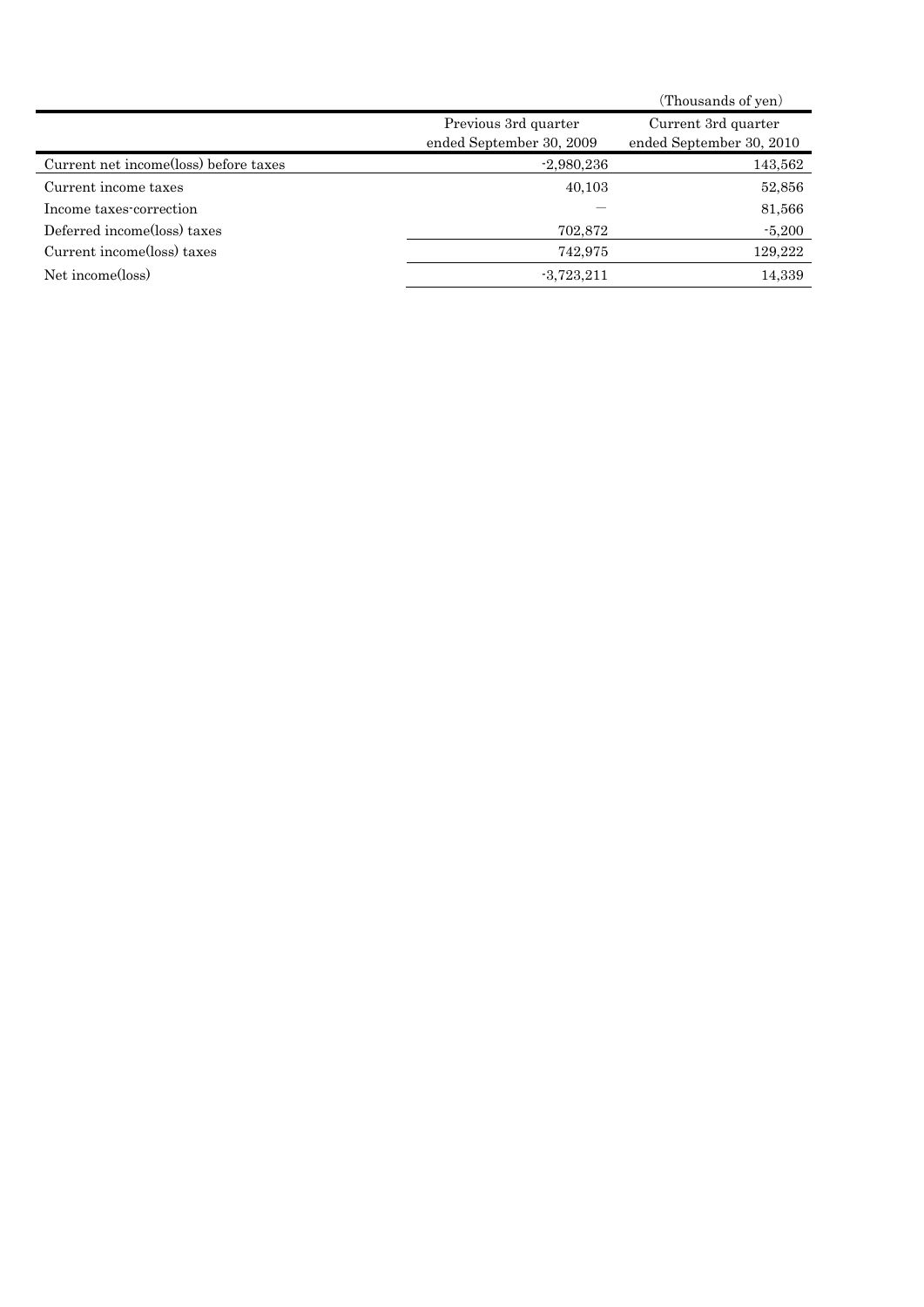# (2) Quarterly Consolidated income statements (3rd Quarter Results of FY2010)

|                                                        |                            | (Thousands of yen)        |
|--------------------------------------------------------|----------------------------|---------------------------|
|                                                        | Previous 3rd quarter ended | Current 3rd quarter ended |
|                                                        | September 30, 2009         | September 30, 2010        |
| Revenue                                                |                            |                           |
| Consulting Revenue                                     | 798,398                    | 633,615                   |
| Sales of real estate                                   | 1,351,221                  | 40,485                    |
| Revenue                                                | 2,149,619                  | 674,100                   |
| Operating cost                                         |                            |                           |
| Operating cost                                         | 485,996                    | 389,889                   |
| Cost of sales of real estate                           | 2,984,371                  | 20,302                    |
| Operating cost                                         | 3,470,368                  | 410,192                   |
| Gross operating profit(loss)                           | $-1,320,748$               | 263,908                   |
| SG&A                                                   | 419,497                    | 357,012                   |
| Operating loss                                         | $-1,740,246$               | $-93,103$                 |
| Non-operating income                                   |                            |                           |
| Interest received                                      | 2,841                      | 127                       |
| Dividends received                                     |                            | 630                       |
| Gain on investment of anonymous association            | 1,124                      |                           |
| Investment profit on equity method                     |                            | 5,766                     |
| Other non-operating income                             | 813                        | 171                       |
| Non-operating income                                   | 4,779                      | 6,695                     |
| Non-operating expenses                                 |                            |                           |
| Interest paid                                          | 18,601                     | 10,586                    |
| Investment loss on equity method                       | 132,895                    |                           |
| Other non-operating expenses                           | 6,448                      | 2,742                     |
| Non-operating expenses                                 | 157,946                    | 13,329                    |
| Ordinary loss                                          | $-1,893,412$               | $-99,737$                 |
| Extraordinary profit                                   |                            |                           |
| Gain on sale of investment securities                  |                            | 704                       |
| Gain on sales of stocks of affiliates                  | 137,697                    |                           |
| Settlement received                                    |                            | 45,000                    |
| Extraordinary profit                                   | 137,697                    | 45,704                    |
| Extraordinary loss                                     |                            |                           |
| Loss on sales of fixed assets                          |                            | 10,706                    |
| Loss on retirement of fixed assets                     |                            | 307                       |
| Loss on sales of investment securities                 |                            | 20,460                    |
| Early extra retirement payments                        | 43,124                     |                           |
| Office transfer expenses                               | 93,507                     |                           |
| Extraordinary loss                                     | 136,631                    | 31,475                    |
| Current net income before profit(loss) distribution to |                            |                           |
| anonymous association (pre-tax)                        | $-1,892,347$               | $-85,509$                 |
| Dividends distribution from anonymous association      | 54,228                     | $-1,096$                  |
| Current net income(loss) before taxes                  | $-1,946,576$               | $-84,413$                 |
| Current income taxes                                   | 12,749                     | 25,430                    |
| Deferred income(loss) taxes                            | $-1,286$                   | $-4,374$                  |
| Current income(loss) taxes                             | 11,462                     | 21,055                    |
| Net income(loss)                                       | $-1,958,038$               | $-105,468$                |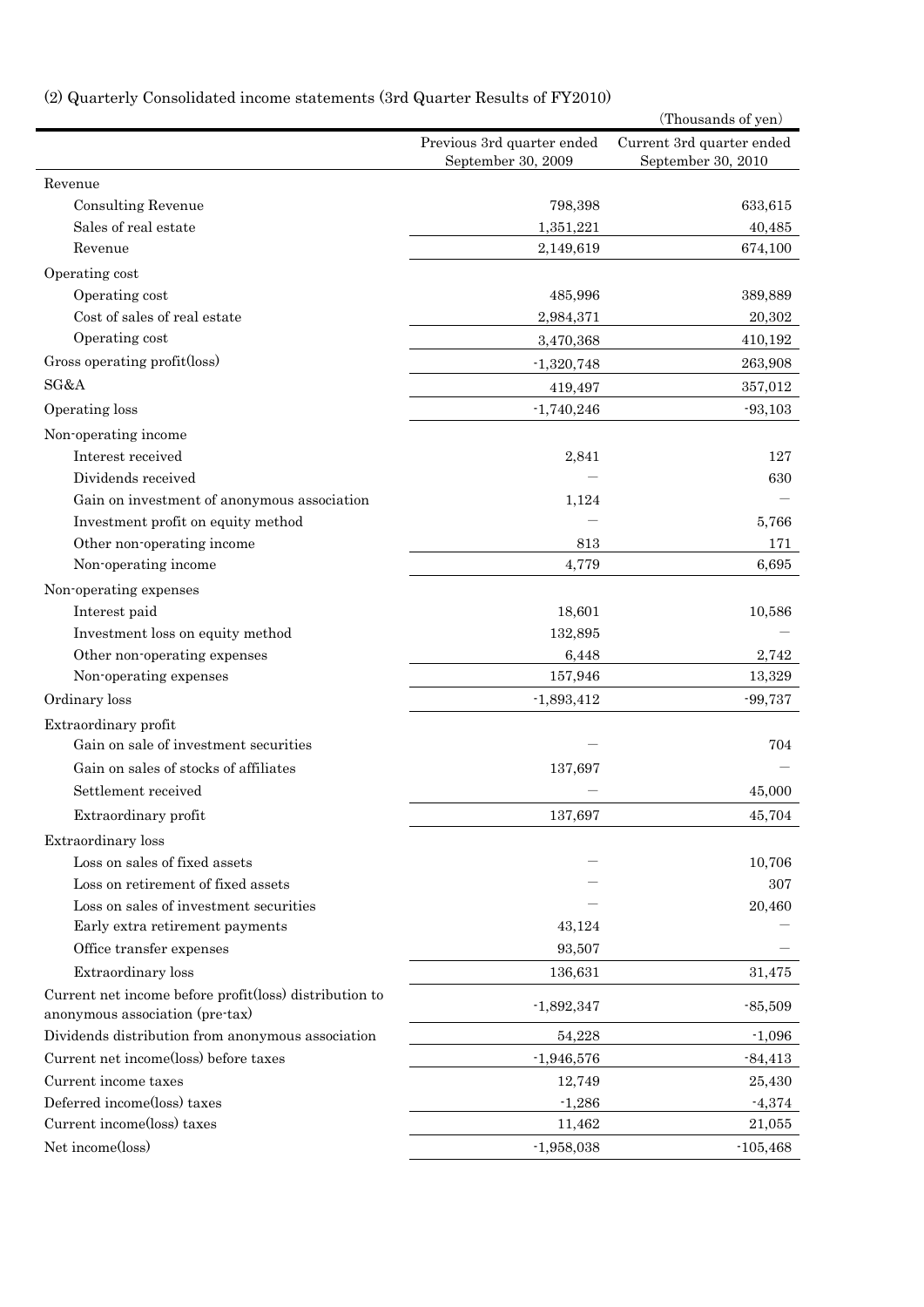## (3) Consolidated quarterly cash flow

|                                                                        |                                                  | (Thousand of yen)                               |
|------------------------------------------------------------------------|--------------------------------------------------|-------------------------------------------------|
|                                                                        | Previous 3rd quarter ended<br>September 30, 2009 | Current 3rd quarter ended<br>September 30, 2010 |
| Cash flow from operating activities                                    |                                                  |                                                 |
| Income(loss) before income taxes and minority                          |                                                  |                                                 |
| interests                                                              | $-2,980,236$                                     | 143,562                                         |
| Depreciation                                                           | 41,428                                           | 30,908                                          |
| Amortization of goodwill                                               | 123,062                                          | 122,929                                         |
| Change in provisions for doubtful accounts                             |                                                  |                                                 |
| (negative indicates decrease)                                          | 1,962                                            | 1,276                                           |
| Change in reserve for retirement benefits                              |                                                  |                                                 |
| (negative indicates decrease)                                          | $-11,380$                                        | 7,094                                           |
| Change in reserve for directors' retirement benefits                   |                                                  |                                                 |
| (negative indicates decrease)                                          | $-108,891$                                       | 11,667                                          |
| Change in other reserves                                               | 74,010                                           | $-95,135$                                       |
| (negative indicates decrease)                                          |                                                  |                                                 |
| Income from interest and dividends                                     | $-7,286$                                         | $-11,434$                                       |
| Interest paid                                                          | 62,721                                           | 27,657                                          |
| Equity in losses of affiliates                                         | 497,151                                          | 5,874                                           |
| (negative indicate increase)                                           |                                                  |                                                 |
| Loss on revaluation of investments in securities                       | 781                                              | 22,841                                          |
| (negative indicate increase)<br>Gain on sales of investment securities |                                                  |                                                 |
|                                                                        | $-143,894$                                       | $-704$                                          |
| (negative indicate increase)<br>Gain on sales of stocks of affiliates  |                                                  |                                                 |
|                                                                        | $-137,697$                                       |                                                 |
| (negative indicate increase)                                           |                                                  |                                                 |
| Gain on liquidation of affiliates                                      |                                                  | $-38,151$                                       |
| (negative indicate increase)                                           |                                                  |                                                 |
| Loss on sales of fixed assets                                          |                                                  | 10,706                                          |
| (negative indicate increase)                                           |                                                  |                                                 |
| Loss on retirement of fixed assets                                     | 158                                              | 388                                             |
| Increase in accounts receivable                                        | $-15,430$                                        | $-114,525$                                      |
| (negative indicate increase)                                           |                                                  |                                                 |
| Decrease in real estate for sale<br>(negative indicates increase)      | 3,569,081                                        | 102,058                                         |
| Decrease in other current assets                                       |                                                  |                                                 |
| (negative indicate increase)                                           | 297,189                                          | 31,187                                          |
| Decrease in accounts payable                                           |                                                  |                                                 |
| (negative indicates decrease)                                          | $-48,518$                                        | $-4,712$                                        |
| Decrease in lease and guarantee deposits received                      |                                                  |                                                 |
| (negative indicates decrease)                                          | $-86,711$                                        | $-31,977$                                       |
| Decrease in long-term deposits received                                |                                                  |                                                 |
| (negative indicates decrease)                                          | $-218,186$                                       | $-14,810$                                       |
| Others                                                                 | $-29,011$                                        | $-118,087$                                      |
| Subtotal                                                               | 880,301                                          | 88,613                                          |
| Interest and dividends received                                        | 19,886                                           | 11,434                                          |
| Interest paid                                                          | $-74,112$                                        | $-34,142$                                       |
| Litigation settlement                                                  |                                                  | 45,000                                          |
| Income tax (paid) refund                                               | $-158,674$                                       | 4,010                                           |
| Cash flow from operating activities                                    | 667,401                                          | 114,915                                         |
|                                                                        |                                                  |                                                 |